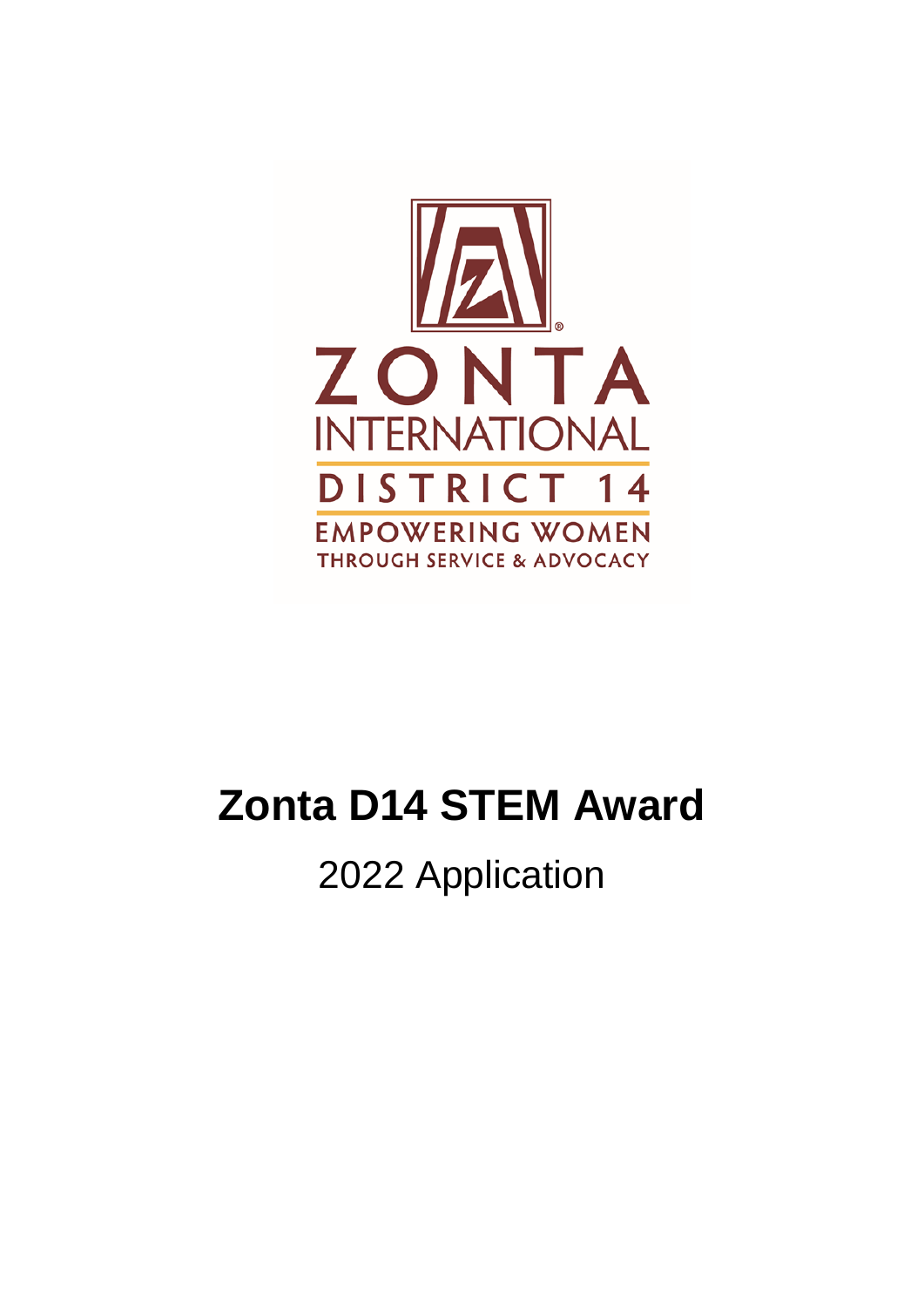## **Zonta D14 STEM Award**

#### **General Information**

Women are still largely underrepresented in technology and other STEM (Science Technology Engineering Mathematics) fields. To create a world in which men and women have equal opportunities, women need to have an active role in technology and technological developments. Zonta District 14 is pleased to offer its Zonta D14 STEM Award to encourage women to pursue education, career opportunities and leadership roles in technology.

#### **The Award**

The Zonta D14 STEM Award is awarded to women of any age, pursuing a degree in STEM. Zonta District 14 (D14) offers an Award in the amount of 2000€.

#### **Who is Eligible?**

Women of any age and nationality, pursuing a degree in STEM at an accredited university/college/institute, who demonstrate outstanding academic record during their academic studies in STEM, are eligible to apply.

Students must be enrolled in at least the second year of an undergraduate program through the final year of a Master's program at the time the application is submitted to the local Zonta club. Applicants must still be in school at the time the awards are disbursed and must not graduate before December 2022.

Golden Z club members may apply.

Classified members and employees of Zonta International and Zonta International Foundation, and their family members, are not eligible to apply.

#### **How Do I Apply?**

Complete an official application in English. Please note that only typed applications will be accepted and considered. All non-English documents must be translated into English. The following documents are to be submitted in the application package. Applications can be downloaded from the Zonta D14 website, (https://zonta-district14.org/and must include:

- 1. Verification of Current Enrollment form or official statement from the university/college registrar.
- 2. List and include official detailed transcripts of grades or equivalent records from all universities, colleges, or institutions attended, including undergraduate institutions and degrees received. In programs where graduate transcripts are not provided as a matter of institutional policy, please provide a statement of that policy from the registrar or other school official. (Important note: please do not upload electronic transcripts, or links to electronic copies directly from the university, as the documents may have expiration dates to review and/or request for a password to access the file. Please scan official transcripts in color and save as a PDF and upload the saved copy. Please ensure all transcripts are legible.) Do not upload unofficial transcripts as they will not be accepted.
- 3. Two confidential recommendations from a faculty member in the major field of study. (Classified members and employees of Zonta International and Zonta Foundation for Women are not eligible to write recommendation letters for applicants.)
- 4. List scholarships and honors received, if any.
- 5. All non-English documents must be translated into English to be considered.
- 6. Information other than official transcripts and recommendations must be limited to the space provided; attachments, articles, pamphlets, books, curriculum vitae or other publications are not requested and will not be considered.

#### **Application Process**

The Zonta D14 STEM Award program operates at the club and district level of Zonta district 14. Applications selected by Zonta clubs are sent to the respective Zonta district 14 governor. The Zonta D14 STEM Award Committee selects tree recipients from the applicants.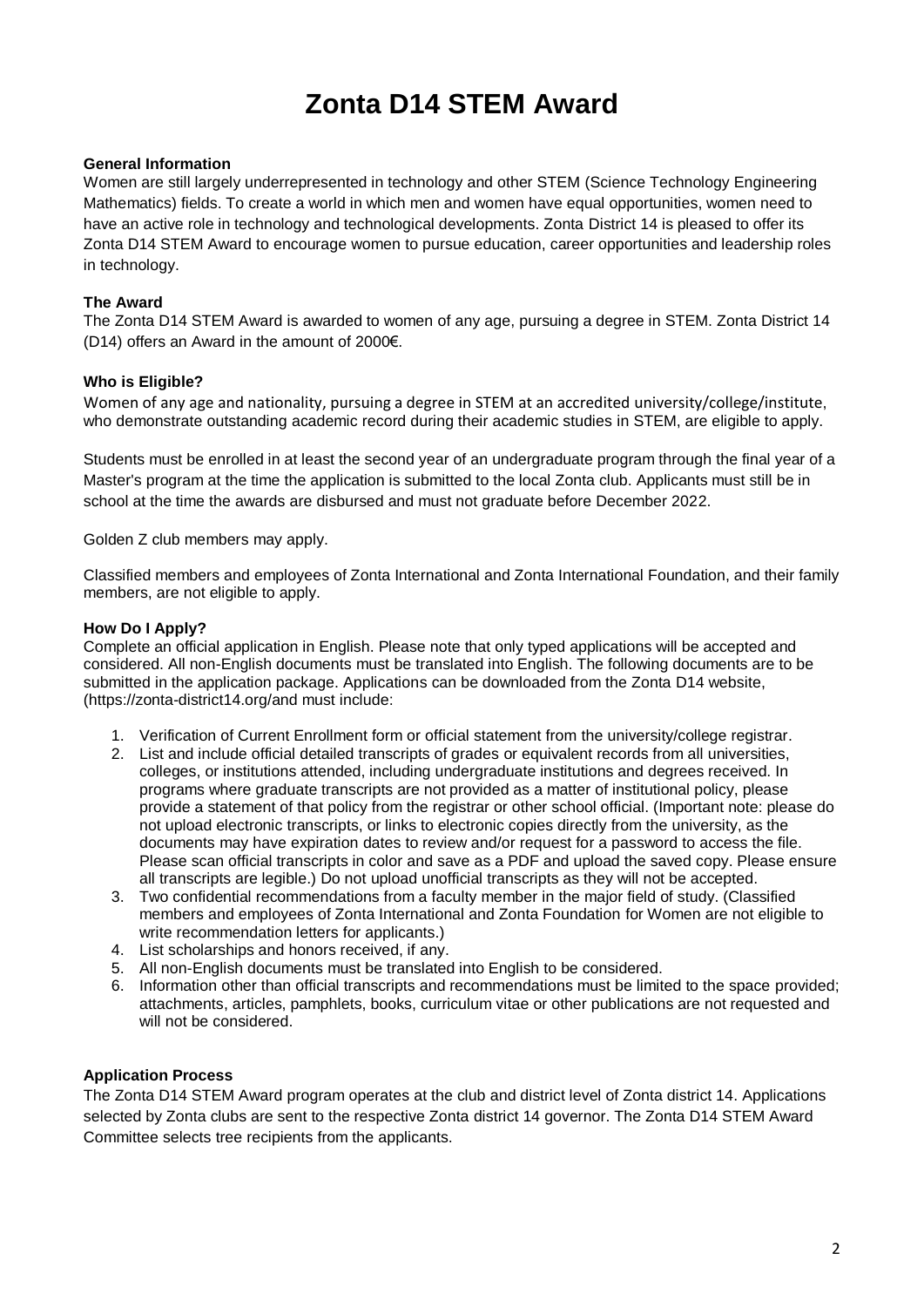#### **Timetable**

Applications received by Zonta clubs **15 May 2022 Club recipient** is selected, and application is received by governor representative **1 October 2022 Official announcement of district recipients mid-November 2022**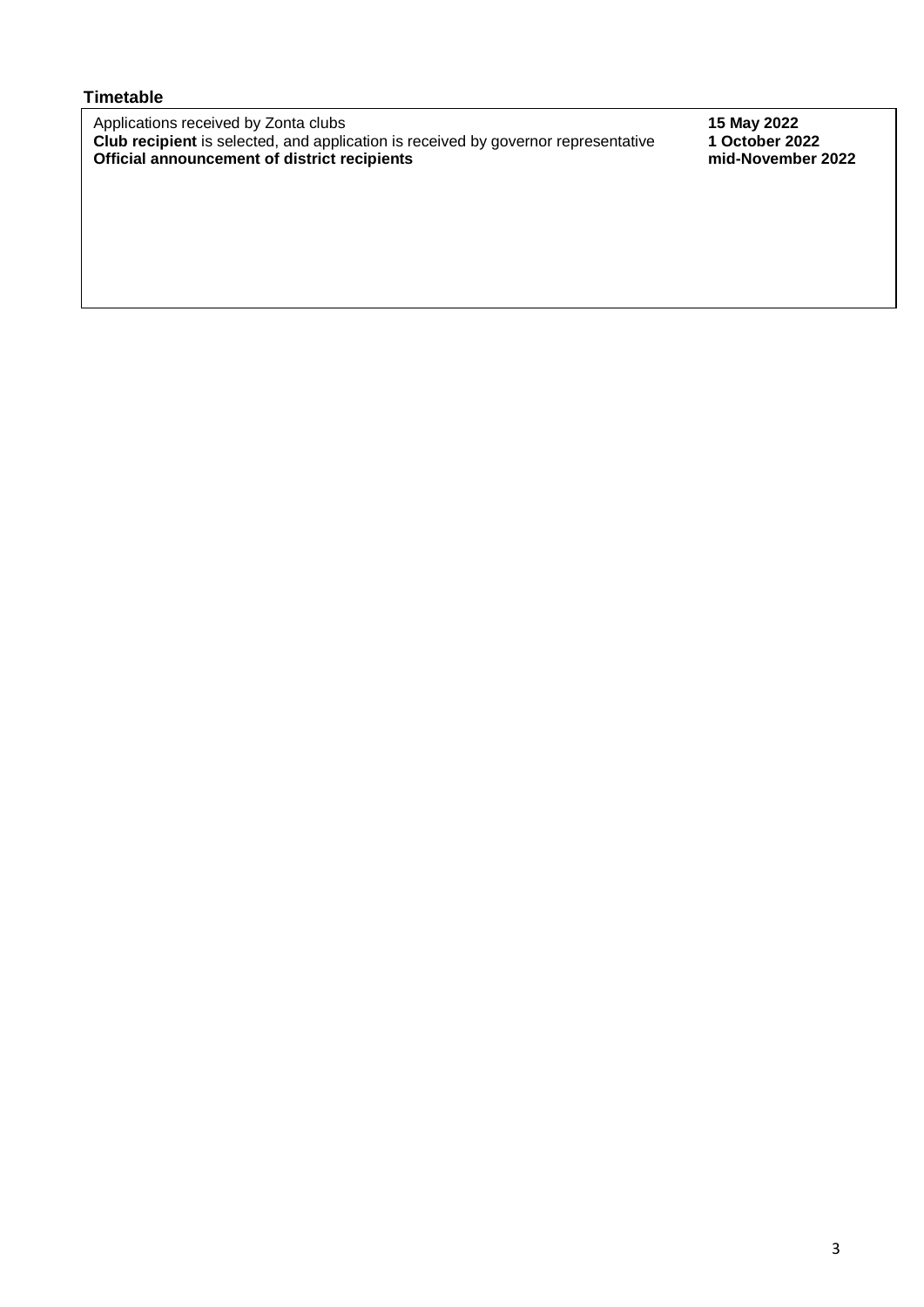## **Application for Zonta D14 STEM Award**

**SEND APPLICATION AND DIRECT ANY QUESTIONS TO:**

| <b>Application Deadline:</b>                    |                                                                                                                       |                                                                                                      |
|-------------------------------------------------|-----------------------------------------------------------------------------------------------------------------------|------------------------------------------------------------------------------------------------------|
| Zonta Club of:                                  | Bozen-Bolzano                                                                                                         |                                                                                                      |
| District/Area:                                  | 14/02                                                                                                                 |                                                                                                      |
| To find a club click:                           | <b>Club Locator</b>                                                                                                   |                                                                                                      |
| Attention:                                      | Claudine Holstein                                                                                                     |                                                                                                      |
| Address:                                        | Laurinstraße 139                                                                                                      |                                                                                                      |
| City/State:                                     | 39100 Bozen                                                                                                           |                                                                                                      |
| Province/Country:                               |                                                                                                                       |                                                                                                      |
| Telephone:                                      | 349 6200566                                                                                                           |                                                                                                      |
| Email address:                                  | info@zontabz.org                                                                                                      |                                                                                                      |
| Name:                                           |                                                                                                                       |                                                                                                      |
| Last (Family)                                   | First                                                                                                                 | Middle                                                                                               |
| Current mailing address:                        |                                                                                                                       |                                                                                                      |
| City:                                           | State: State: Postal Code:                                                                                            | <b>Country:</b>                                                                                      |
| Email address:                                  |                                                                                                                       |                                                                                                      |
|                                                 |                                                                                                                       |                                                                                                      |
|                                                 |                                                                                                                       |                                                                                                      |
| Permanent mailing address:                      |                                                                                                                       |                                                                                                      |
| City:                                           |                                                                                                                       |                                                                                                      |
| Home email address:                             | <u> 1980 - Andrea Barbara, política establecera en la contrada de la contrada de la contrada de la contrada de la</u> |                                                                                                      |
| Birth date:                                     |                                                                                                                       | Birthplace: <u>Country</u> of citizenship: <b>Country of citizenship</b> : National Birthplace: 2014 |
| (date/month/year)                               |                                                                                                                       |                                                                                                      |
|                                                 | Name of university/college/institute currently attending:                                                             |                                                                                                      |
| Current year of study:                          |                                                                                                                       |                                                                                                      |
| Department:                                     | Major/field of study:                                                                                                 |                                                                                                      |
| Plans for study under the Zonta D14 STEM Award: |                                                                                                                       |                                                                                                      |
| Degree sought:                                  |                                                                                                                       |                                                                                                      |
|                                                 | Expected graduation date (if applicable provide month/year):                                                          |                                                                                                      |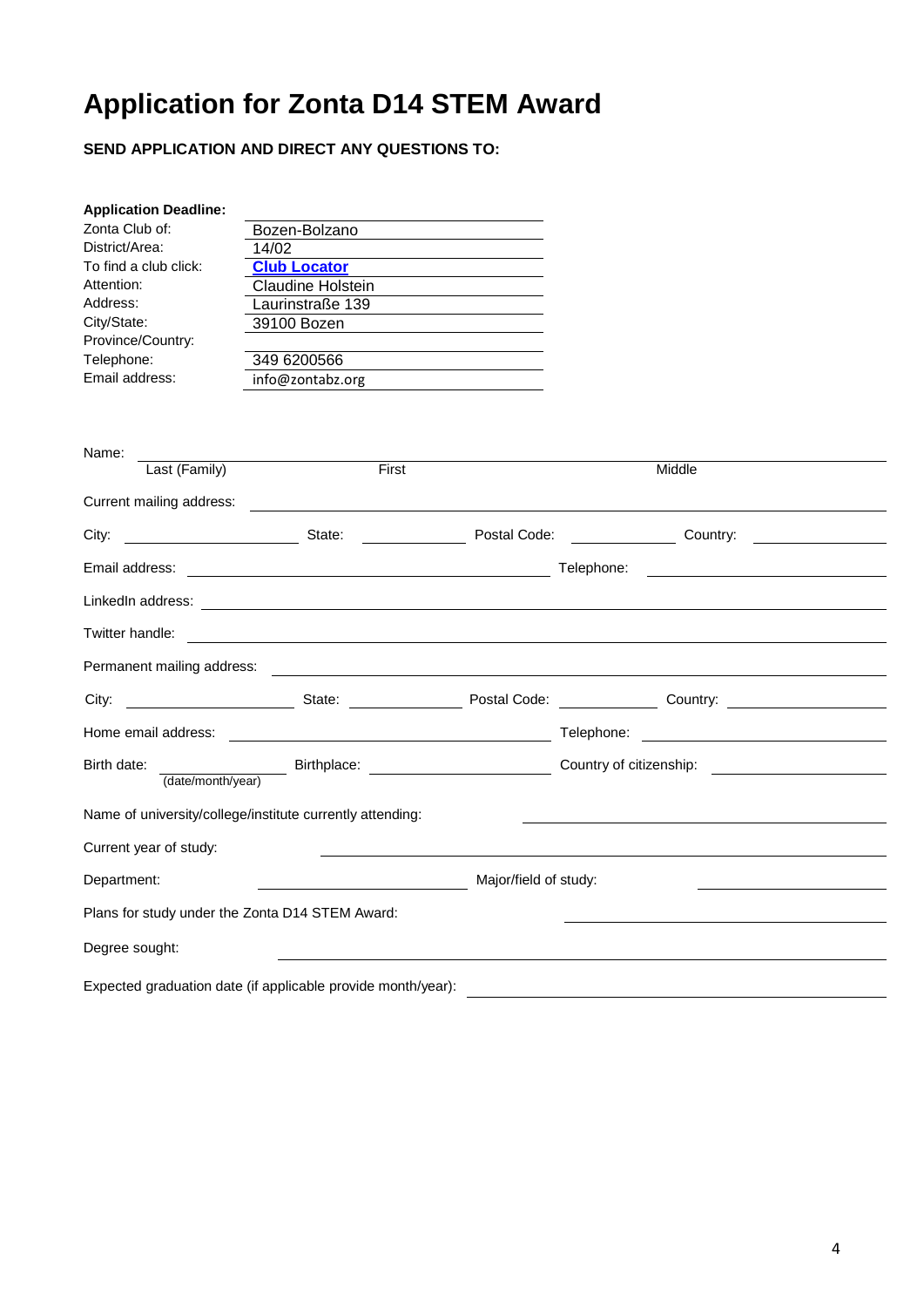#### **Academic Background:**

Applicants are required to send transcripts of grades or equivalent records from all universities, colleges or institutes attended. An explanation of the grading system must be included for each transcript. Please add your current degree sought and expected graduation date (month/year).

| University/college/institute/online | (Year) to (Year) | <b>Major field</b> | Date of degree/anticipated |
|-------------------------------------|------------------|--------------------|----------------------------|
|                                     |                  |                    |                            |
|                                     |                  |                    |                            |
|                                     |                  |                    |                            |

#### **Employment History in the Technology Field:**

| From (month/year) | Тo<br>(month/year) | <b>Name of Employer</b> | <b>Address</b> | Type of work or position<br>held |
|-------------------|--------------------|-------------------------|----------------|----------------------------------|
|                   |                    |                         |                |                                  |
|                   |                    |                         |                |                                  |
|                   |                    |                         |                |                                  |
|                   |                    |                         |                |                                  |
|                   |                    |                         |                |                                  |

#### **Scholarships, Fellowships, Honors Received During the Studies Listed Above**

(Attach an additional sheet if necessary)

| Date: |
|-------|
| Date: |
| Date: |
| Date: |
| Date: |
| Date: |
| Date: |

#### **Volunteer and Other Activities**

(Please describe your volunteer, non-scholastic activities, memberships and cultural interests):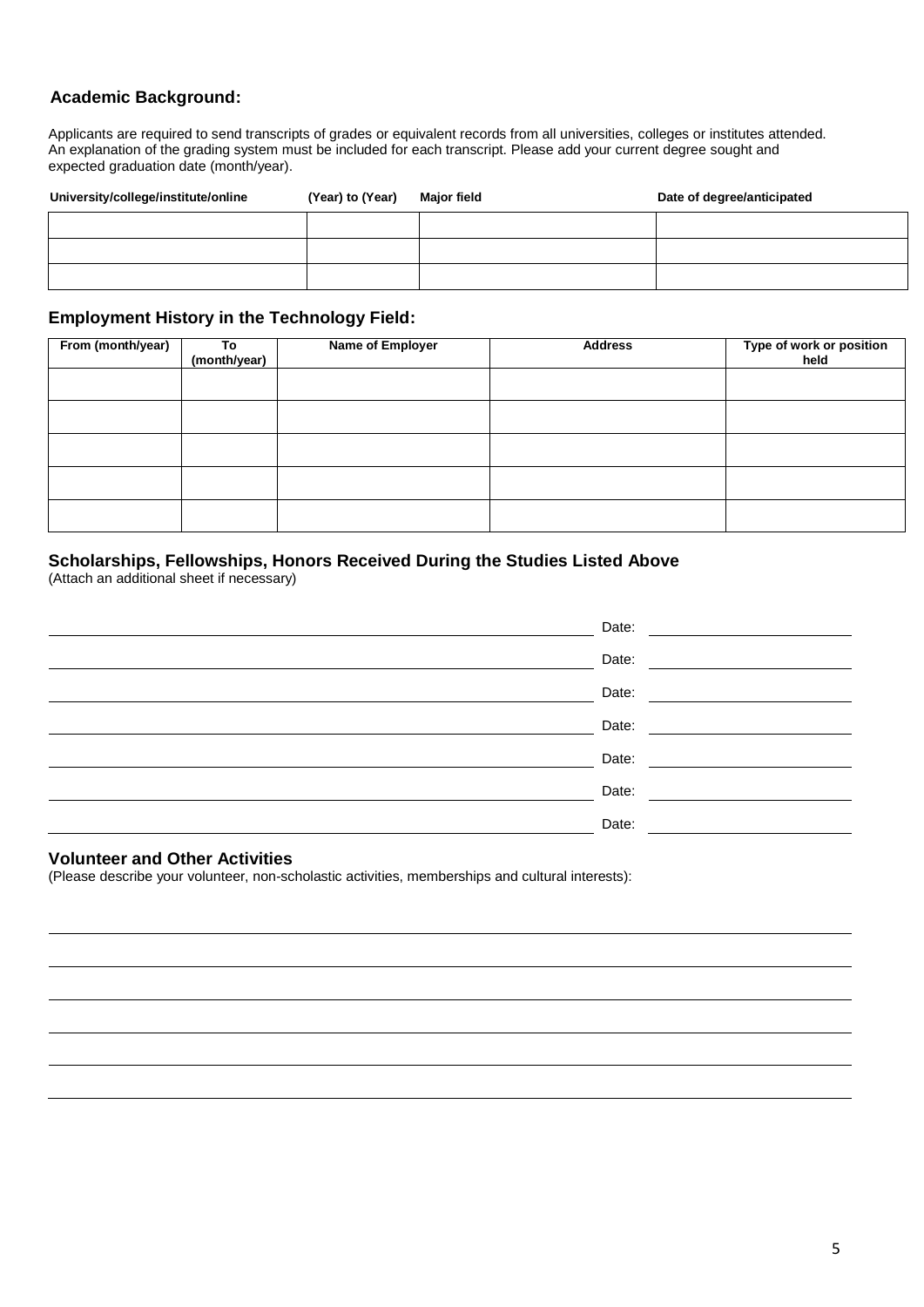#### **Recommendations**

Please give one of the attached recommendation forms to a faculty member in the major field of study.

Please list below those who will submit recommendations:

| <b>Name</b> | <b>Position</b> | College/university/institute/employer |
|-------------|-----------------|---------------------------------------|
|             |                 |                                       |
| <u>.</u>    |                 |                                       |

#### **Declaration by Applicant**

I grant permission to Zonta district 14 and Zonta Club to use my name and photograph in the literature designed to promote Zonta D14 STEM Award.

I certify that all the information contained in my application form is accurate to the best of my knowledge. I understand that, at the option of the Zonta club or the Zonta district sponsoring my application, I may be interviewed as a candidate for the Zonta D14 STEM Award. I consent to the electronic or hard copy publication of material in my application by Zonta.

- $\Box$  I confirm that I have not applied to more than one Zonta Club.
- $\Box$  I confirm that I am not a family member of a classified member and/or employee of Zonta.

| Signature (required) |                                                                     | Date |  |
|----------------------|---------------------------------------------------------------------|------|--|
|                      | (Insert image of your signature or print, sign and scan this page.) |      |  |

#### **How did you learn of the Zonta D14 STEM Award?**

Please check the appropriate items:

| Social media<br>□ Facebook                                                                                                                                                                                                                                               | <b>APPROART CHECARGE</b><br>Please check all items included with the<br>application:                                                                                                                                                                                                                                                 |  |
|--------------------------------------------------------------------------------------------------------------------------------------------------------------------------------------------------------------------------------------------------------------------------|--------------------------------------------------------------------------------------------------------------------------------------------------------------------------------------------------------------------------------------------------------------------------------------------------------------------------------------|--|
| □ LinkedIn<br>$\sqcap$ Other:<br>Department/teacher<br>Diversity office<br>Directory of grants at university financial aid office<br>Directory of grants not at university (e.g., public libraries)<br>Website (name):<br>Zonta club member:<br>Zonta Club of:<br>Other: | Completed application in English<br>Official copies of transcripts<br>Recommendation letter cover sheets<br>with dates and signatures<br>Recommendation Letters (2)<br>Essay (not exceeding 500 words)<br>Verification of current enrollment form<br>with official stamp of the<br>college/university/institute<br><b>Signatures</b> |  |

**Applicant checklist**

#### **Data Protection**

Zonta Club and Zonta district 14 take the security of your data seriously. We will never sell, trade, or rent your personal information provided in this application to third parties. By submitting this application, you agree to the use of your data in accordance with the *Privacy Policy and Publicity Authorization Form* contained in the application documents (see page11 of the application).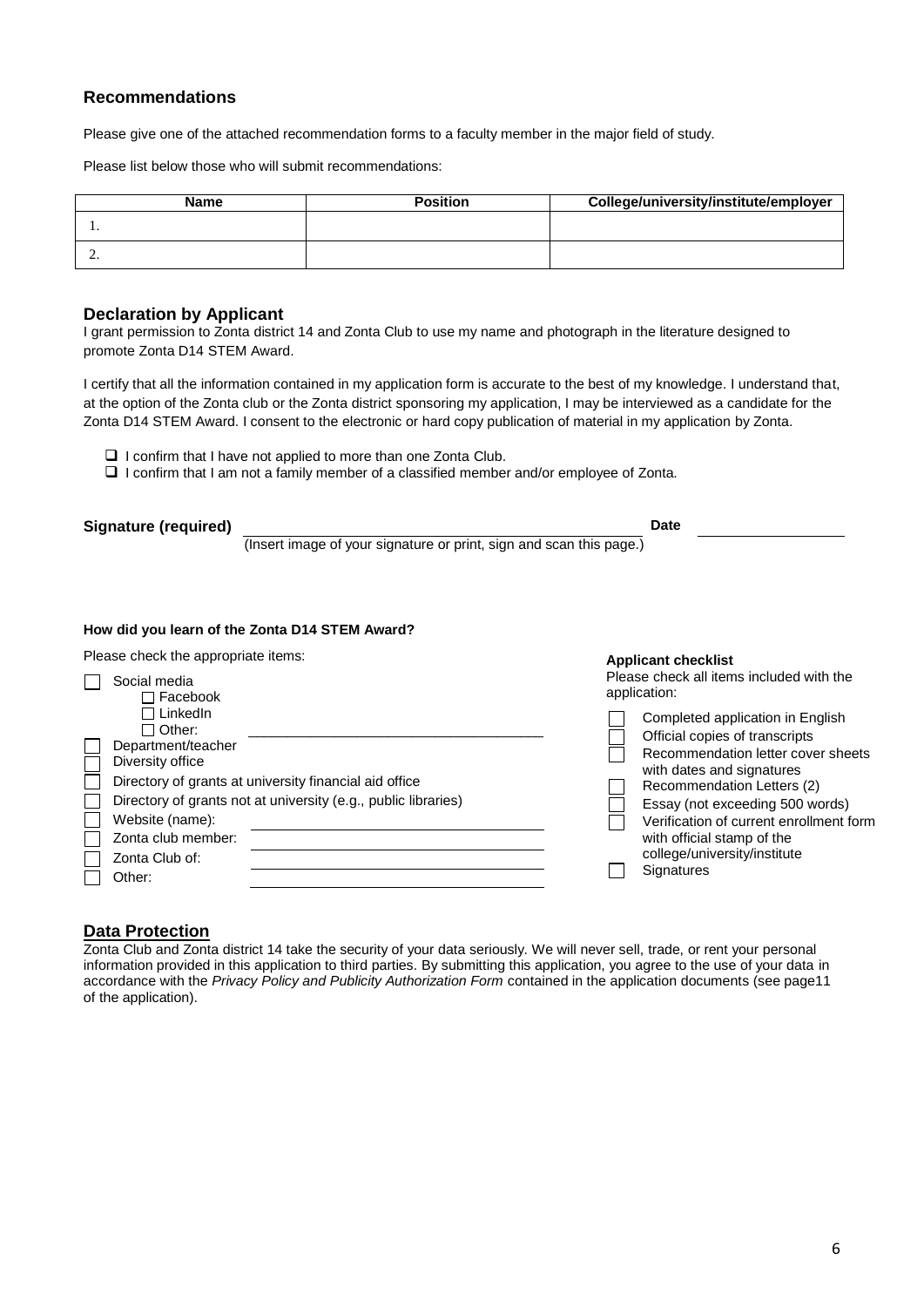#### **PROFESSIONAL INFORMATION AND GOALS**

#### **(Please type essay in English.)**

In 500 words or less, please describe your academic and/or professional goals, the relevance of your program in the technology field, and how the Zonta D14 STEM Award will assist you in reaching your goals. (Essays cannot exceed 500 words to be considered.)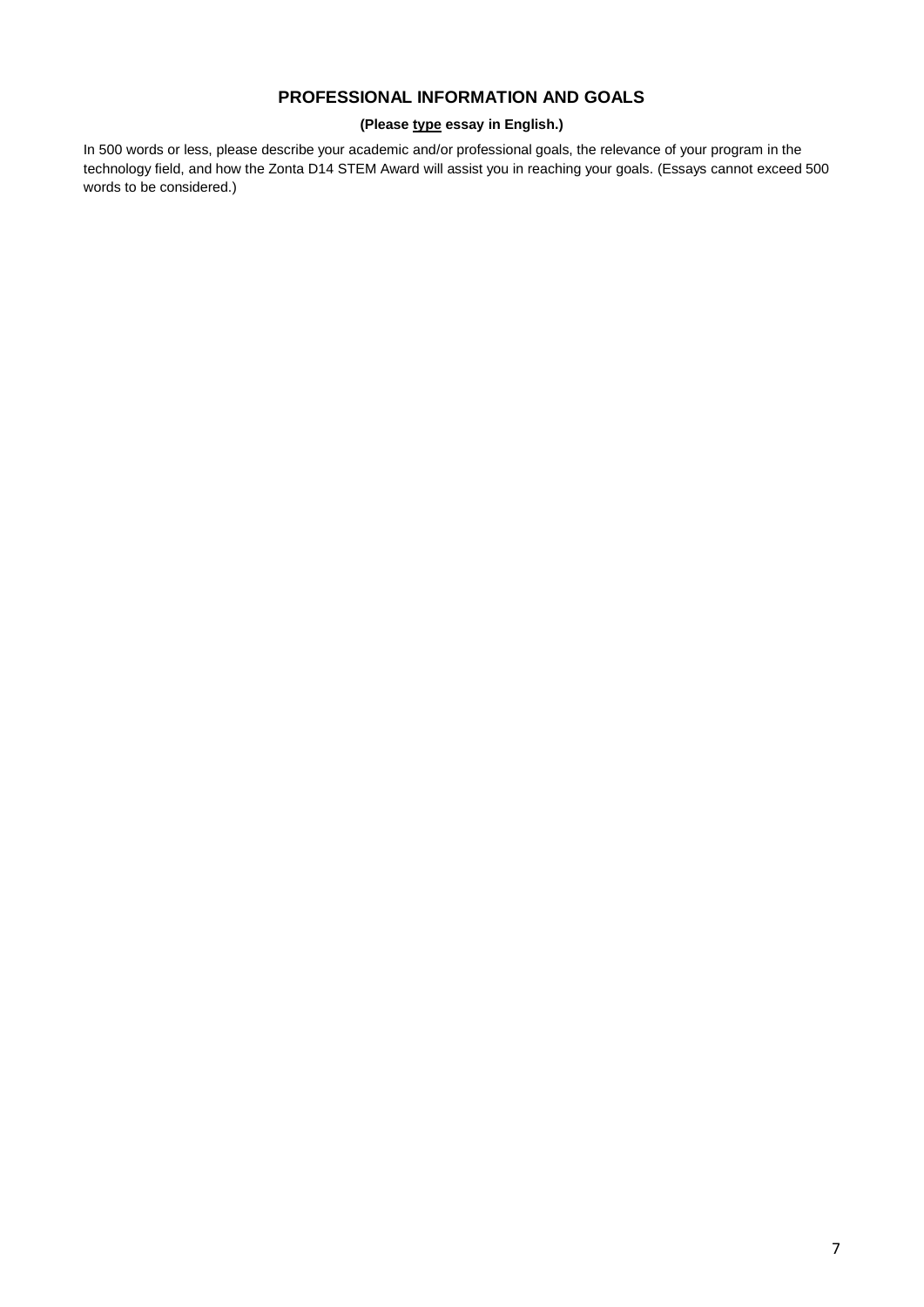

## **Recommendation for the Zonta D14 STEM Award**

| Please return this form by:                                       |                                        |                                                                                                                                                                                                                                                                                                                                                                  |                 |                      |                       |                                 |
|-------------------------------------------------------------------|----------------------------------------|------------------------------------------------------------------------------------------------------------------------------------------------------------------------------------------------------------------------------------------------------------------------------------------------------------------------------------------------------------------|-----------------|----------------------|-----------------------|---------------------------------|
|                                                                   |                                        |                                                                                                                                                                                                                                                                                                                                                                  |                 |                      |                       |                                 |
|                                                                   |                                        |                                                                                                                                                                                                                                                                                                                                                                  |                 |                      |                       |                                 |
|                                                                   |                                        |                                                                                                                                                                                                                                                                                                                                                                  |                 |                      |                       |                                 |
|                                                                   |                                        | Applicant's Signature is required (Insert image of your signature or print, sign and scan this page.)                                                                                                                                                                                                                                                            |                 |                      |                       |                                 |
|                                                                   |                                        |                                                                                                                                                                                                                                                                                                                                                                  |                 |                      |                       |                                 |
| <b>Applicant:</b>                                                 |                                        |                                                                                                                                                                                                                                                                                                                                                                  |                 |                      |                       |                                 |
|                                                                   | <b>Last (Family) Name</b>              |                                                                                                                                                                                                                                                                                                                                                                  | <b>First</b>    |                      | <b>Middle</b>         |                                 |
| <b>Recommendation from:</b>                                       |                                        | <b>Name</b>                                                                                                                                                                                                                                                                                                                                                      |                 |                      | <b>Position/Title</b> |                                 |
|                                                                   |                                        |                                                                                                                                                                                                                                                                                                                                                                  |                 |                      |                       |                                 |
|                                                                   |                                        |                                                                                                                                                                                                                                                                                                                                                                  |                 |                      |                       |                                 |
|                                                                   |                                        | College/university/institute/employer                                                                                                                                                                                                                                                                                                                            |                 |                      |                       |                                 |
|                                                                   |                                        |                                                                                                                                                                                                                                                                                                                                                                  |                 |                      |                       |                                 |
|                                                                   |                                        |                                                                                                                                                                                                                                                                                                                                                                  |                 |                      |                       |                                 |
|                                                                   |                                        | The applicant above has applied for a Zonta D14 STEM Award. The Zonta D14 STEM Award Evaluation Committee<br>greatly values and appreciates your opinion. Please discuss the applicant's accomplishments; current academic program<br>and/or work experience; intellectual independence; capacity for analytical thinking; ability to organize and express ideas |                 |                      |                       |                                 |
|                                                                   |                                        | clearly; creativity; motivation; and potential for learning and succeeding in the STEM related program. You may write your<br>recommendation letter on letterhead of your choice, sign and must submit with this form.                                                                                                                                           |                 |                      |                       |                                 |
|                                                                   | How long have you known the applicant? |                                                                                                                                                                                                                                                                                                                                                                  |                 |                      |                       |                                 |
|                                                                   |                                        |                                                                                                                                                                                                                                                                                                                                                                  |                 |                      |                       |                                 |
|                                                                   |                                        | Please rate the applicant with respect to your experience with other students/employees in this field/position:<br>$\perp$                                                                                                                                                                                                                                       |                 | $\perp$              |                       |                                 |
| <b>Exceptional</b>                                                | <b>Very Good</b>                       | Good                                                                                                                                                                                                                                                                                                                                                             | Average         | <b>Below Average</b> |                       | <b>Insufficient opportunity</b> |
| <b>Top 5%</b>                                                     | <b>Next 10%</b>                        | <b>Next 15%</b>                                                                                                                                                                                                                                                                                                                                                  | <b>Next 30%</b> | <b>Last 40%</b>      |                       | to observe                      |
|                                                                   |                                        |                                                                                                                                                                                                                                                                                                                                                                  |                 |                      |                       |                                 |
|                                                                   |                                        |                                                                                                                                                                                                                                                                                                                                                                  |                 |                      |                       |                                 |
|                                                                   |                                        | Signature is required (Insert image of your signature or print, sign and scan this page.)                                                                                                                                                                                                                                                                        |                 | Date                 |                       |                                 |
|                                                                   |                                        |                                                                                                                                                                                                                                                                                                                                                                  |                 |                      |                       |                                 |
|                                                                   |                                        | Address:                                                                                                                                                                                                                                                                                                                                                         |                 | City:                |                       |                                 |
| <b>Return form to Zonta</b><br>Club of:<br><b>State/Province:</b> |                                        | Country:<br><b>Email address:</b>                                                                                                                                                                                                                                                                                                                                |                 | <b>Postal Code:</b>  |                       |                                 |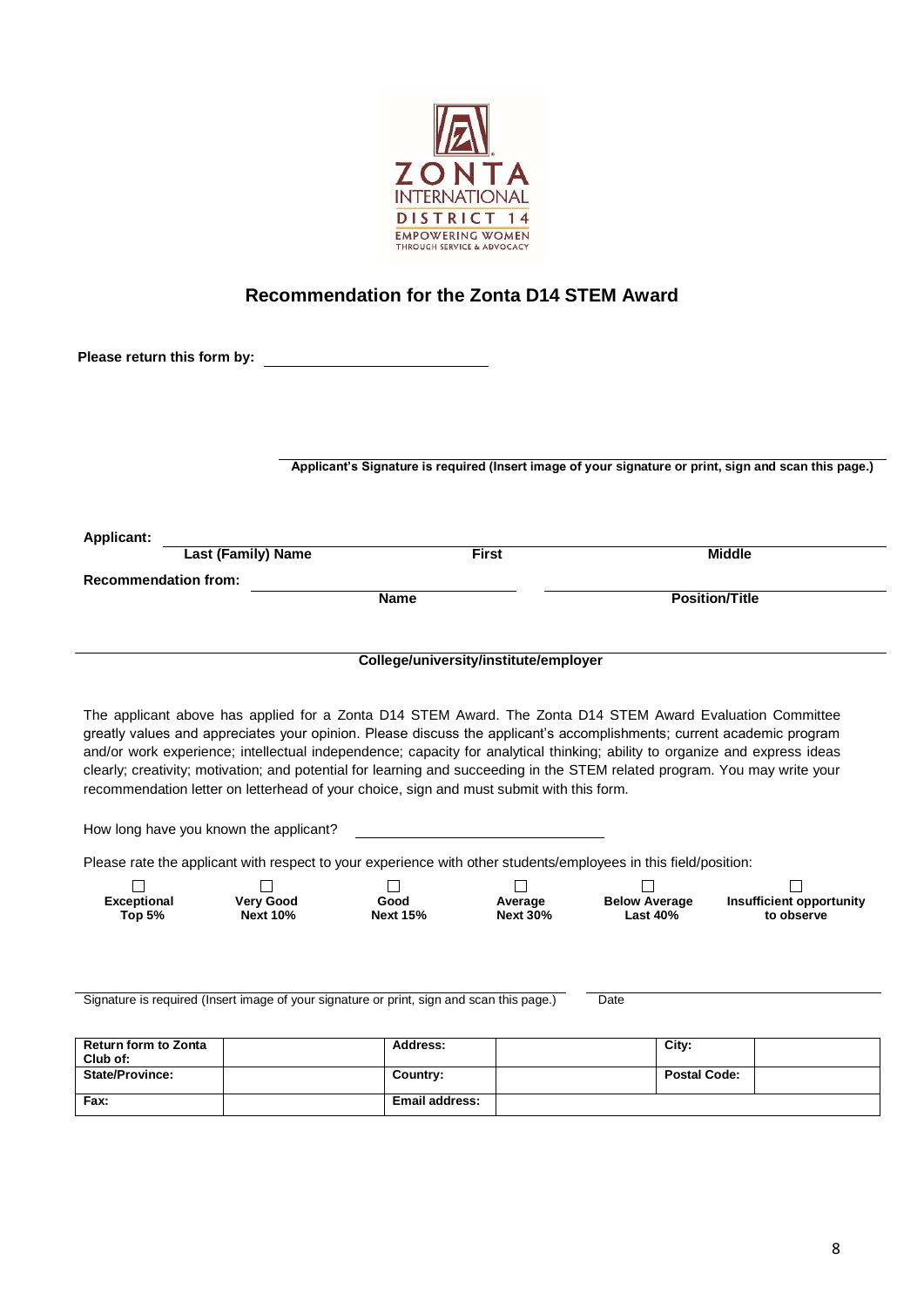

### **Recommendation for the Zonta D14 STEM Award**

| Please return this form by:                                                                                                                                                                                                                                                                                                                                                                                                                                                                                                                                                                                                                                                                                                                                                                                                                                                                                                       |                                     |                                       |                            |                                         |                       |                                               |
|-----------------------------------------------------------------------------------------------------------------------------------------------------------------------------------------------------------------------------------------------------------------------------------------------------------------------------------------------------------------------------------------------------------------------------------------------------------------------------------------------------------------------------------------------------------------------------------------------------------------------------------------------------------------------------------------------------------------------------------------------------------------------------------------------------------------------------------------------------------------------------------------------------------------------------------|-------------------------------------|---------------------------------------|----------------------------|-----------------------------------------|-----------------------|-----------------------------------------------|
|                                                                                                                                                                                                                                                                                                                                                                                                                                                                                                                                                                                                                                                                                                                                                                                                                                                                                                                                   |                                     |                                       |                            |                                         |                       |                                               |
| Applicant's Signature is required (Insert image of your signature or print, sign and scan this page.)                                                                                                                                                                                                                                                                                                                                                                                                                                                                                                                                                                                                                                                                                                                                                                                                                             |                                     |                                       |                            |                                         |                       |                                               |
| <b>Applicant:</b>                                                                                                                                                                                                                                                                                                                                                                                                                                                                                                                                                                                                                                                                                                                                                                                                                                                                                                                 |                                     |                                       |                            |                                         |                       |                                               |
|                                                                                                                                                                                                                                                                                                                                                                                                                                                                                                                                                                                                                                                                                                                                                                                                                                                                                                                                   | <b>Last (Family) Name</b>           |                                       | <b>First</b>               |                                         | <b>Middle</b>         |                                               |
| <b>Recommendation from:</b>                                                                                                                                                                                                                                                                                                                                                                                                                                                                                                                                                                                                                                                                                                                                                                                                                                                                                                       |                                     |                                       |                            |                                         |                       |                                               |
|                                                                                                                                                                                                                                                                                                                                                                                                                                                                                                                                                                                                                                                                                                                                                                                                                                                                                                                                   |                                     | <b>Name</b>                           |                            |                                         | <b>Position/Title</b> |                                               |
|                                                                                                                                                                                                                                                                                                                                                                                                                                                                                                                                                                                                                                                                                                                                                                                                                                                                                                                                   |                                     |                                       |                            |                                         |                       |                                               |
|                                                                                                                                                                                                                                                                                                                                                                                                                                                                                                                                                                                                                                                                                                                                                                                                                                                                                                                                   |                                     | College/university/institute/employer |                            |                                         |                       |                                               |
|                                                                                                                                                                                                                                                                                                                                                                                                                                                                                                                                                                                                                                                                                                                                                                                                                                                                                                                                   |                                     |                                       |                            |                                         |                       |                                               |
|                                                                                                                                                                                                                                                                                                                                                                                                                                                                                                                                                                                                                                                                                                                                                                                                                                                                                                                                   |                                     |                                       |                            |                                         |                       |                                               |
|                                                                                                                                                                                                                                                                                                                                                                                                                                                                                                                                                                                                                                                                                                                                                                                                                                                                                                                                   |                                     |                                       |                            |                                         |                       |                                               |
| <b>Exceptional</b><br><b>Top 5%</b>                                                                                                                                                                                                                                                                                                                                                                                                                                                                                                                                                                                                                                                                                                                                                                                                                                                                                               | <b>Very Good</b><br><b>Next 10%</b> | Good<br><b>Next 15%</b>               | Average<br><b>Next 30%</b> | <b>Below Average</b><br><b>Last 40%</b> |                       | <b>Insufficient opportunity</b><br>to observe |
|                                                                                                                                                                                                                                                                                                                                                                                                                                                                                                                                                                                                                                                                                                                                                                                                                                                                                                                                   |                                     |                                       |                            | Date                                    |                       |                                               |
|                                                                                                                                                                                                                                                                                                                                                                                                                                                                                                                                                                                                                                                                                                                                                                                                                                                                                                                                   |                                     | <b>Address:</b>                       |                            | City:                                   |                       |                                               |
| The applicant above has applied for a Zonta D14 STEM Award. The Zonta D14 STEM Award Evaluation Committee<br>greatly values and appreciates your opinion. Please discuss the applicant's accomplishments; current academic program<br>and/or work experience; intellectual independence; capacity for analytical thinking; ability to organize and express ideas<br>clearly; creativity; motivation; and potential for learning and succeeding in the STEM related program. You may write your<br>recommendation letter on letterhead of your choice, sign and must submit with this form.<br>How long have you known the applicant?<br>Please rate the applicant with respect to your experience with other students/employees in this field/position:<br>Signature is required (Insert image of your signature or print, sign and scan this page.)<br><b>Return form to Zonta</b><br>Club of:<br><b>State/Province:</b><br>Fax: |                                     | Country:                              | Email address:             |                                         | <b>Postal Code:</b>   |                                               |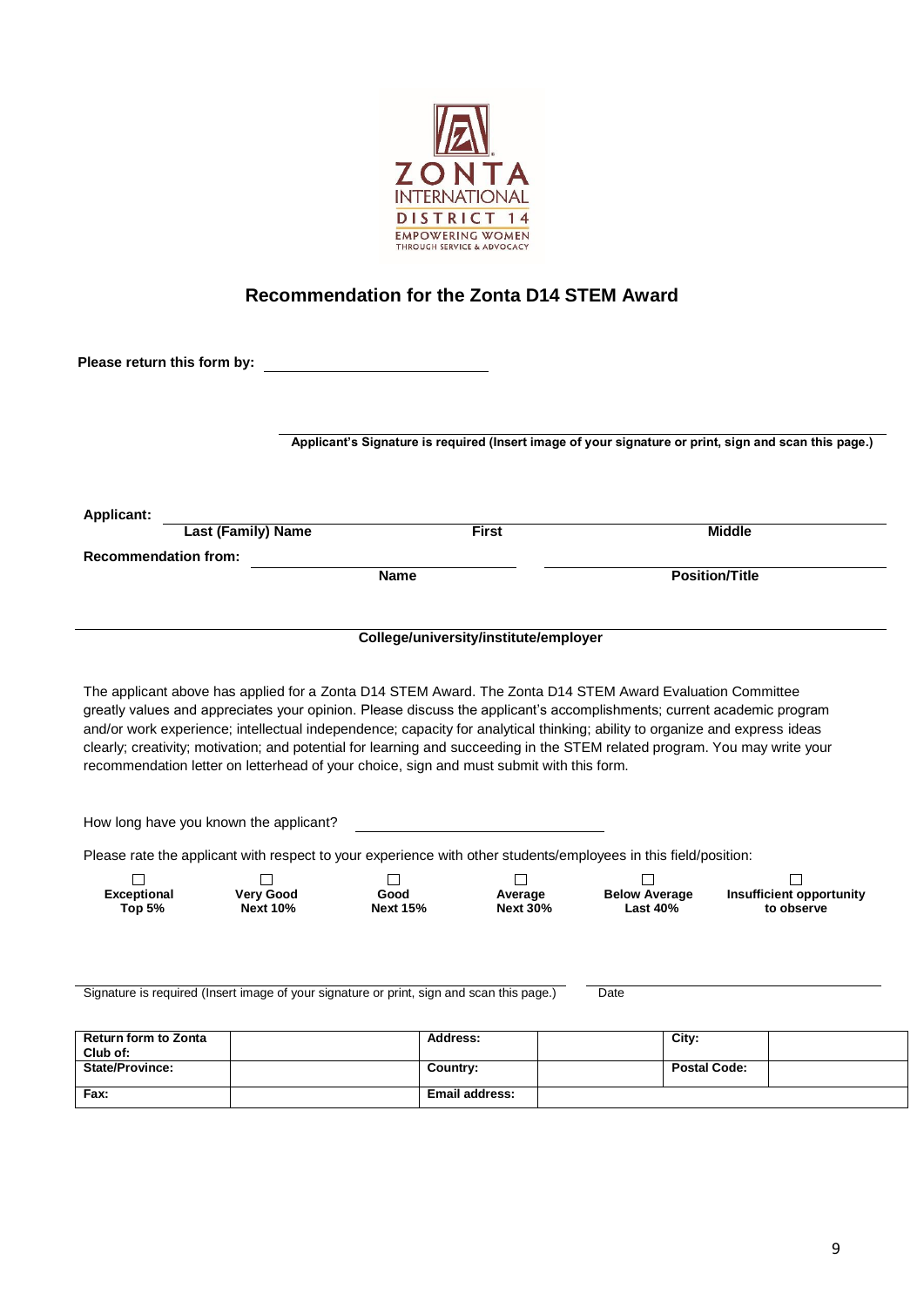

## **Verification of Current Enrollment**

### **Zonta D14 STEM Award**

| I certify that<br>(name of student)                  | is currently enrolled in               |
|------------------------------------------------------|----------------------------------------|
| in<br>(year of degree program)                       | (name of course/degree being studied)  |
| at                                                   |                                        |
|                                                      | (name of college/university/institute) |
|                                                      |                                        |
|                                                      | (address college/university/institute) |
|                                                      |                                        |
| (signature of college/university/institute official) |                                        |
|                                                      |                                        |
|                                                      |                                        |
|                                                      |                                        |
|                                                      |                                        |

(**official stamp of the college/university/institute)**

This requirement may be deferred if the application deadline precedes the university/college/institute enrollment period. The applicant must provide written confirmation of the enrollment period with the application.